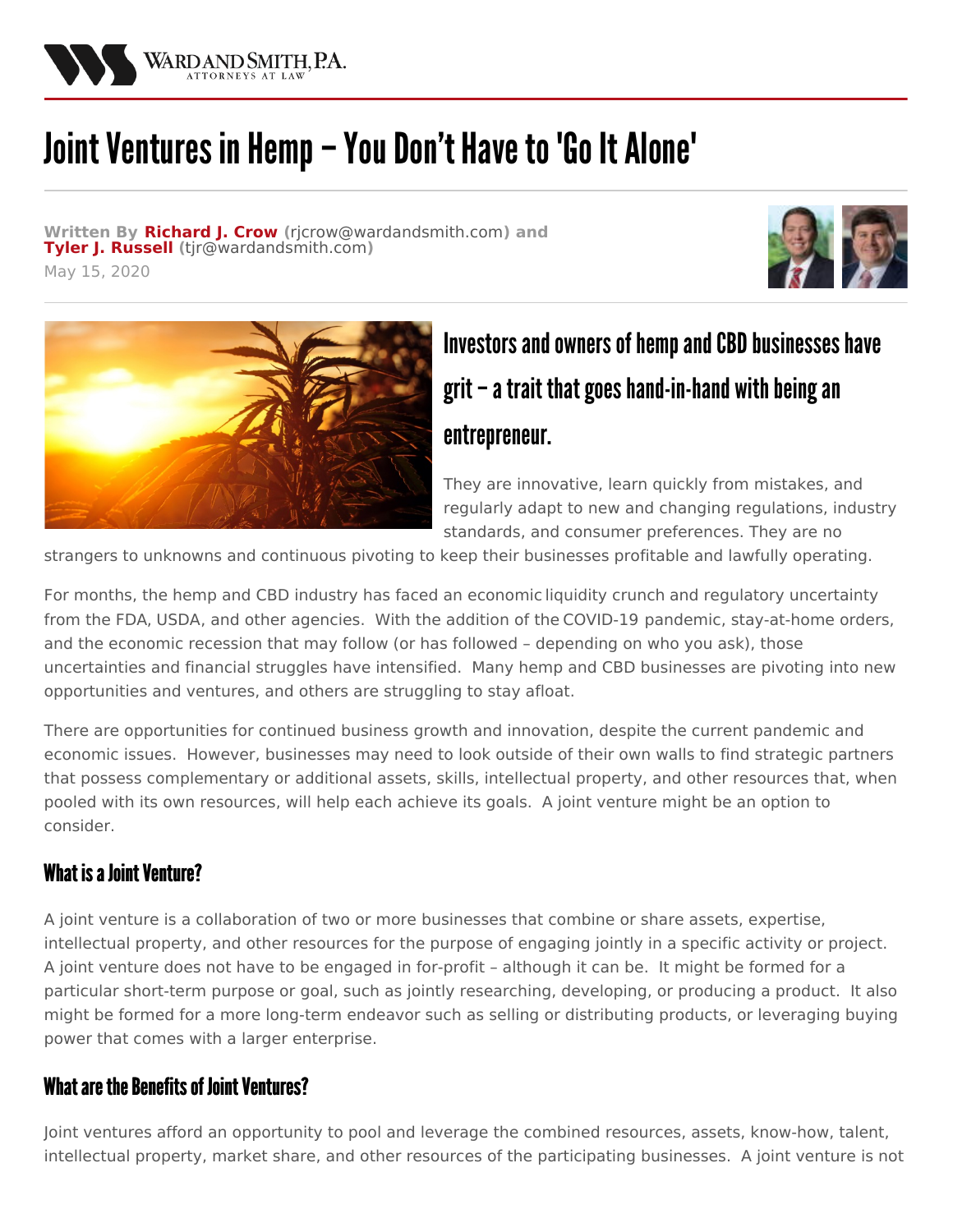a merger of companies, so each participant in the joint venture can retain ownership over its own business and properties. For example, a cannabinoid processor may have significant resources and skills in the extraction process, but limited experience or abilities in product formulation or consumer sales operations. By joining forces with other experts in a joint venture, the extractor may be able to leverage communal resources to create a new product or brand that would not otherwise be available (or as cost-efficient to produce and operate) on its own.

Participants in a joint venture also may be able to cut or minimize their operational costs through economies of scale, shared labor, shared advertising and marketing expenses, and other cost savings mechanisms. The joint venture participants can provide for these expenses to be borne by the joint venture and paid from cash flow – meaning the individual owners may not have to fully fund these costs on their own.

In addition, joint ventures allow the participants to combine and share their experiences and knowledge on particular issues. The parties may wish to keep some matters confidential from one another in certain instances. But, generally, the joint venture (with a properly drafted joint venture agreement) allows for greater flexibility in the sharing of information among the parties. And, each party brings its own unique knowledge, experience, and know-how to the relationship. The participants can benefit from each other's skillsets and talents. This is best leveraged by associating with participants that complement and support each other's abilities and expertise in the overall joint venture operation.

#### How are Joint Ventures Created?

Although not recommended, creating a joint venture can be as simple and informal as a handshake. The problem with that approach is that the actual terms and conditions of the joint venture will invariably become cloudy (or forgotten) over time – which will lead to miscommunication, disputes, or outright litigation. In addition, it is possible that participants in a joint venture that is not conducted through a properly prepared written joint venture agreement or through separate legal entities may be deemed to be general partners in a general partnership. In North Carolina, if you join with one or more other persons or businesses as co-owners to engage in a business for profit, but do not form and operate the business through a separate legal entity (such as a limited liability company, corporation, or limited partnership), you may be a partner in a general partnership – whether you wanted to be or not. General partnerships are troubling in that partners may be held jointly and severally liable for the debts and liabilities of the general partnership. In other words, a general partnership and its partners do not benefit from the same liability protection benefits available to members of a limited liability company or shareholders of a corporation. Considering the scope of uncertainties, risks, and liabilities faced by businesses in the hemp and CBD industries, it would be advisable to avoid classification of a joint venture as a general partnership.

The preferable approach to creating a joint venture is to enter into a written contract (often referred to as a joint venture agreement), or to form a separate legal entity to operate the joint venture, such as a limited liability company, corporation, or limited partnership. Determining whether to set up a separate legal entity or to rely only on a written joint venture agreement requires an understanding and analysis of a myriad of business, legal, and tax issues.

Whether you create a joint venture by contract or by formation of a separate legal entity, a thorough written agreement between the participants is imperative. The agreement should address each participant's rights, responsibilities, contributions, and obligations with respect to the joint venture. It should cover, among many other matters, protection of each participant's confidential and proprietary information, any non-competition agreements, contributions of cash, property, or other resources to the joint venture, obligations to pay or share expenses, allocations of profits and losses, tax matters, the term of the joint venture, how the